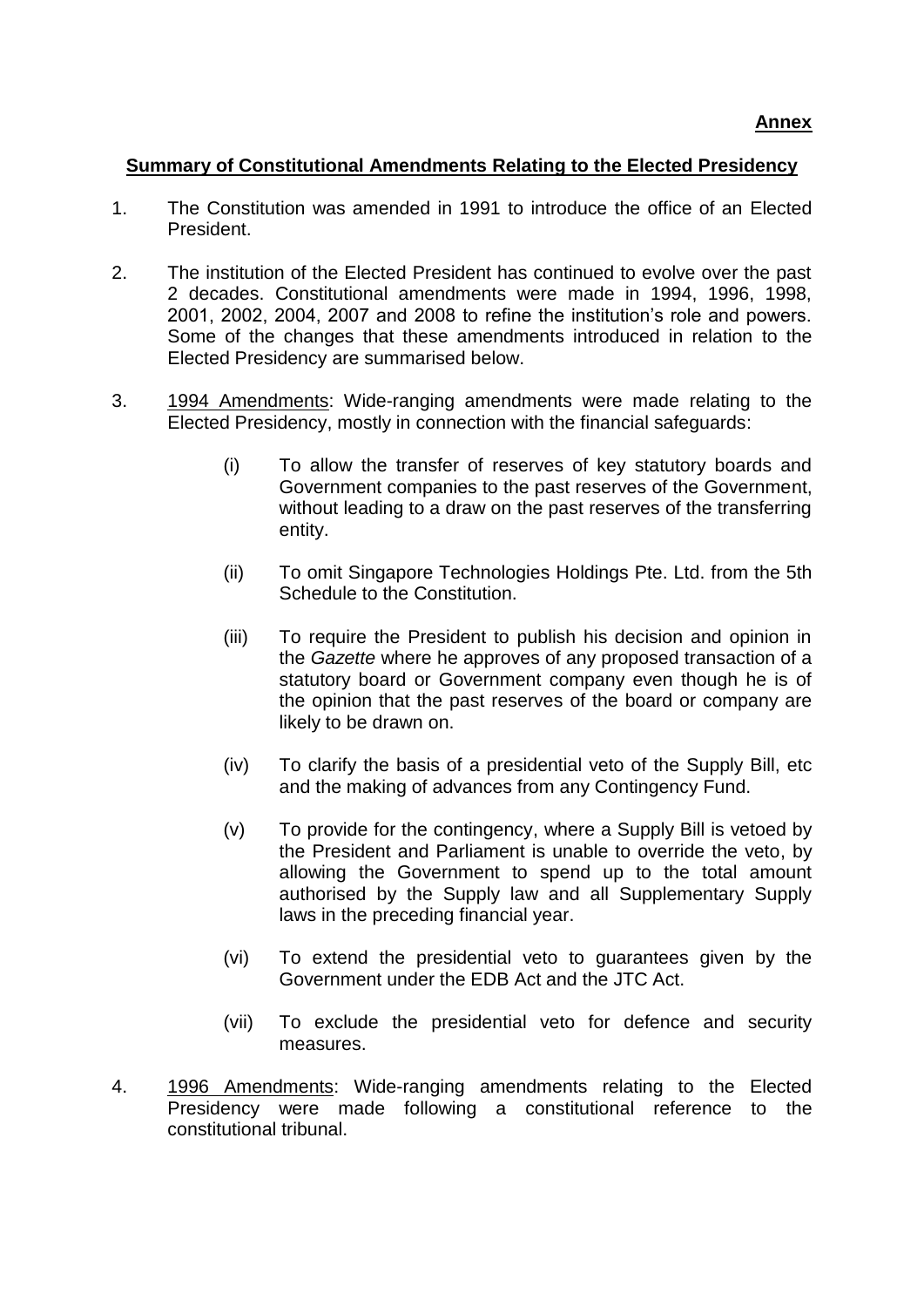- (i) To resolve potential impasses between the President and the Executive over appointments, Parliament was vested with power to override the President's veto as regards key appointments in the Government, and key statutory boards and Government companies, if his veto is exercised contrary to the recommendation of the Council of Presidential Advisers ("CPA").
- (ii) The CPA was enlarged from 5 to 6 members, with the additional member to be appointed by the President on the advice of the Chief Justice.
- (iii) Finally, the original entrenchment mechanism introduced in 1991 was replaced with a new Article 5A and a new Article 5(2A). The President's power to veto Bills in Article 22H was also restricted to Bills other than constitutional amendments.
- 5. 1998 Amendments: The amendments made in this year include changes that:
	- (i) Included the Chief Valuer in the list of appointments which require the concurrence of the President.
	- (ii) Deleted the Post Office Savings Bank of Singapore ("POSB") from the 5<sup>th</sup> Schedule to the Constitution. This followed from the dissolution of POSB, and the transfer of its assets and undertakings to The Development Bank of Singapore Ltd.
- 6. 2001 Amendments: The amendments changed the tenures of the members of the CPA. Other amendments expanded the constitutional safeguards to net investment income ("NII") earned from past reserves. These amendments provided that not less than 50% of the NII derived from the past reserves of the Government each year will be reckoned as part of the Government's past reserves, even though the income was received in the current term of the Government.
- 7. 2002 Amendments: These changes followed from the merger of MAS and the Board of Commissioners of Currency ("BCCS"). BCCS was deleted from the 5th Schedule to the Constitution. An amendment was also made to enable a 5<sup>th</sup> Schedule statutory board (whose past reserves are safeguarded) to transfer its past reserves to the Government or to another such statutory board without being regarded as having drawn on its past reserves.
- 8. 2004 Amendments: Amendments were made to put in place a more comprehensive framework for the transfer of reserves between the Government, 5th Schedule statutory boards and 5th Schedule Government companies, without such transfers being regarded as a draw on their respective past reserves.
- 9. 2007 Amendments: These included amendments which: